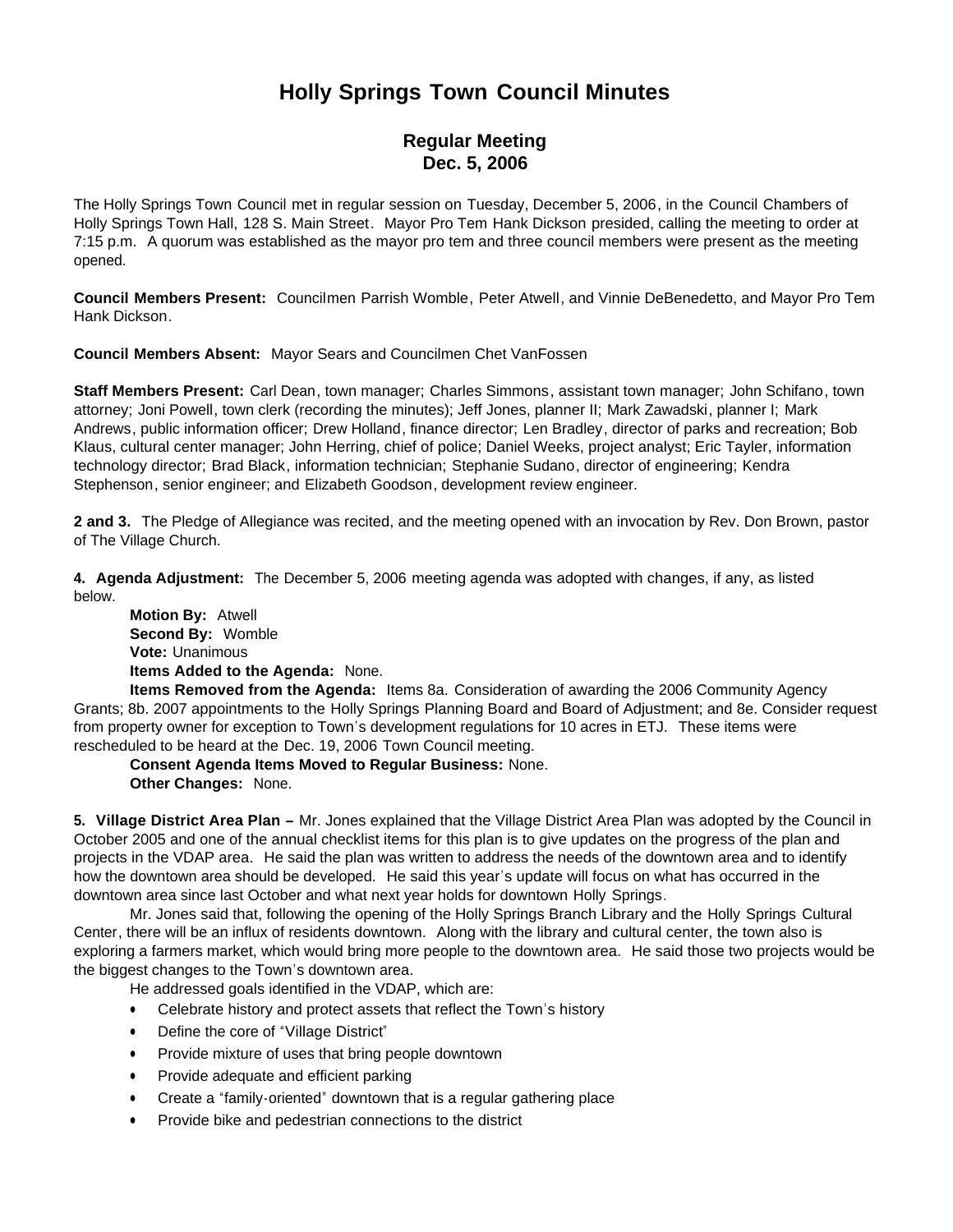- Give visual appeal through streetscape, architecture and public art
- Develop parks and open space as key elements within the district **Action:** None.

**6. Consent Agenda:** All items on the Consent Agenda were approved following a motion by Councilman Atwell a second by Councilman DeBenedetto and a unanimous vote. The following actions were affected:

6a. 2007 Town Council Meeting Schedule - The Council adopted the 2007 schedule of regular Council meetings, with cancellation of the first meeting in January 2008, which conflicts with the New Year's Day holiday.

 6b. Budget Amendment, \$3,320 – The Council adopted an amendment to the FY 2006-07 budget in the amount of \$3,320 to accept insurance proceeds for code enforcement and police departments. *A copy of the budget amendment is incorporated into these minutes as an addendum page.*

 6c. Budget Amendment, \$5,000 – The Council adopted an amendment to the FY 2006-07 budget in the amount of \$5,000 to allocate funds to cover Triangle J Council of Government's audit of Time Warner cable franchise fees. *A copy of the budget amendment is incorporated into these minutes as an addendum page.*

6d. Resolution 06-51, Green Oaks Parkway – The Council adopted Resolution 06-51, a condemnation resolution for Green Oaks Parkway. *A copy of Resolution 06-51 is incorporated into these minutes as addendum pages.*

 6e. Resolution 06-52, Abandoned Cemetery – The Council adopted Resolution 06-52 providing local permission for the relocation of an abandoned cemetery. *A copy of Resolution 06-52 and supporting documents are incorporated into these minutes as addendum pages.*

 6f. Budget Amendment, \$9,500 – The Council adopted an amendment to the FY 2006-07 budget in the amount of \$9,500 to allocate unspent grant funds from the previous year's budget. *A copy of the budget amendment is incorporated into these minutes as an addendum page.*

**7. New World Systems Logo.net Software** – Mr. Tayler explained that following a public hearing at the Council's Nov. 21 meeting, the Town's IT department is seeking to purchase new computer software from New World Systems, using an existing purchase contract awarded by the Town of Fuquay-Varina.

 Mr. Tayler said the software is modular in nature and is designed to integrate all town departments and operations, all using the same database.

 Mr. Schifano explained that the State's purchasing laws allow municipalities to grant themselves a waiver from the competitive bidding process (under N.C.G.S. § 143-129(g)) if a company agrees or offers to honor its winning bid to another municipality for the same purchase within a set timeframe.

Mr. Tayler said the Town of Fuquay-Varina recently bid this same computer software and received the lowest bid from New World Systems. New World Systems has agreed to extend to the Town of Holly Springs the same or better terms set forth in its contract with the Town of Fuquay-Varina, entered into on May 31, 2006.

 Mr. Tayler said the cost of the software on the New World Systems contract is \$462,550, to be paid in two years.

 He added that staff has received estimates for the cost of extracting data from the Town's current software system, Southern Software and Design Vantage (development tracking.) He explained that those amounts have been included in the project, resulting in an additional cost of \$27,000.

 **Action:** The Council approved a motion to grant the Town of Holly Springs a waiver from the competitive bidding process and authorized a contract to purchase new computer software in the amount of \$462,550 from New World Systems Logo.net, which extends the same or better prices and terms set forth in its contract with the Town of Fuquay-Varina, entered into on May 31, 2006, and to adopt a budget amendment in the amount of \$77,000 to cover unbudgeted remaining costs of the purchase plus the cost of data extraction.

 **Motion By:** Atwell **Second By:** DeBenedetto **Vote:** Unanimous *A copy of the purchase contract and the budget amendment are incorporated into these minutes as addendum* 

*pages.*

**8a. 2006 Community Agency Grants –** This item was removed from the agenda during agenda adjustment.

**8b. Holly Springs Planning Board and Board of Adjustment Appointments** – This item was removed from the agenda during agenda adjustment.

**8c. Cultural Center Concessionaire Service Contract** – Mr. Klaus said that in September, staff advertised requesting proposals for an exclusive concessionaire for the new Cultural Center.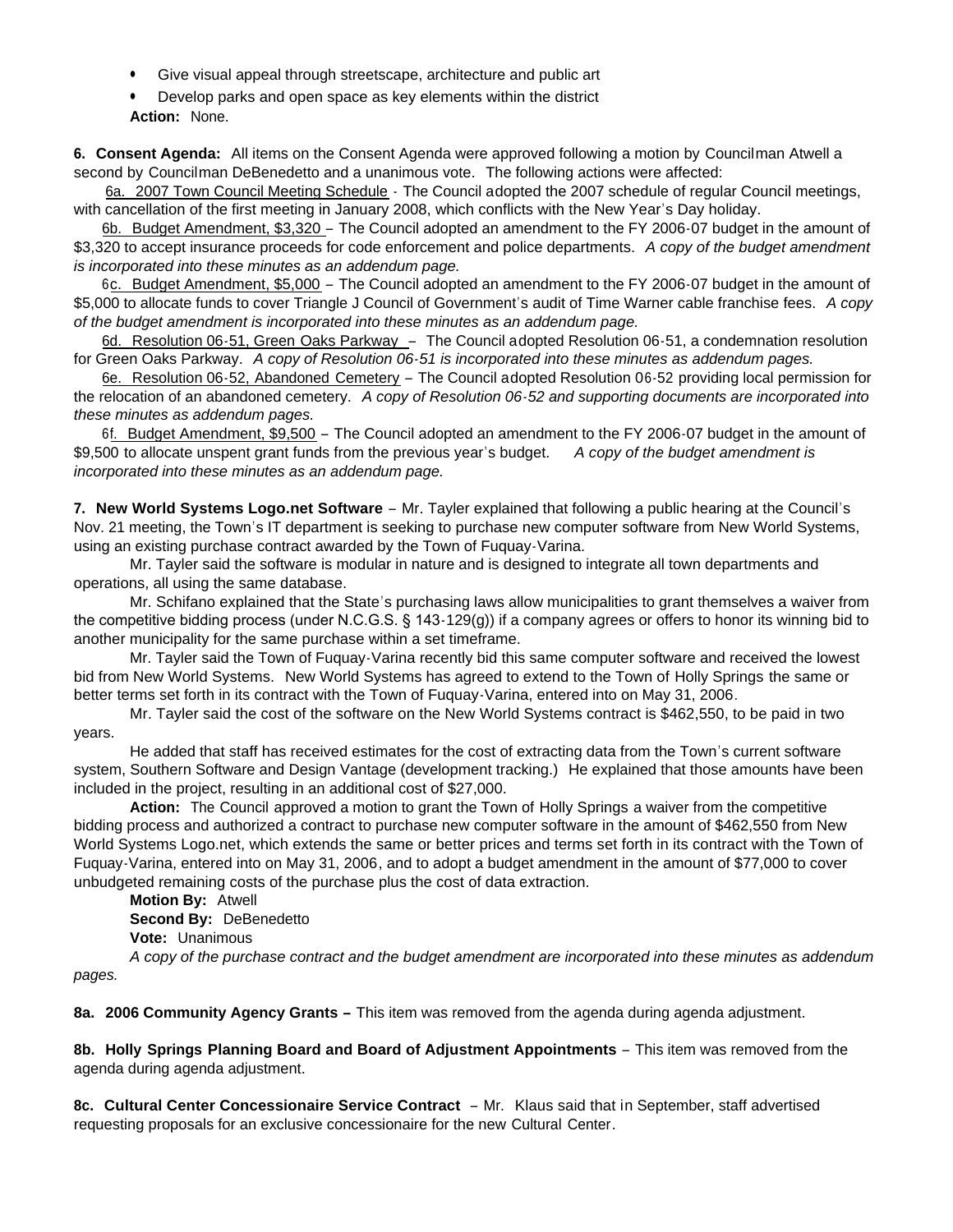He said staff recommends awarding the contract to the owners of the Holly Springs coffee bar, T and L Divas, who operate under the business name Java Divine. He said the 2-year agreement would provide the Town with a high quality operation for food and beverages in the lobby area of the Cultural Center.

 Mr. Klaus said it is estimated that the concessionaire would be required to invest more than \$15,000 in equipment needed to outfit the lobby sales space. He said the primary emphasis of this agreement is on the daily operation and sales of prepared coffee, espresso drinks, soft drinks, snacks and other quick-prepared foods.

 Mr. Klaus said that this would be consistent with other performance facilities in the area, including the Progress Energy Performing Arts Center in Raleigh, Cary's Booth Amphitheater and the Clayton Center in Johnston County. He said the agreement also covers the occasional serving of beer and wine for select events and private parties, with an emphasis on safety including TIPS Training for all servers.

 **Action:** The Council approved a motion to award a contract to Holly Springs Coffee Bar, T and L Divas (dba Java Divine) for concessionaire services for the Holly Springs Cultural Center.

 **Motion By:** Womble **Second By:** DeBenedetto **Vote:** Unanimous *A copy of the contract is incorporated into these minutes as an addendum page.*

**8d. Bass Lake Outfall Contract**– Ms. Stephenson said the Town is planning a gravity sewer extension in the Bass Lake drainage basin to take the Somerset Farm pump station offline.

 The Somerset Farm pump station is located in the southwest area of Holly Springs, above Bass Lake, and she said the area tributary to the pump station is developing, thereby necessitating our taking it off line. Ms. Stephenson added that the Town also has committed to developers that this project will be accomplished within a year to accommodate the Wal-Mart project.

 Ms. Stephenson reported that the engineering department requested professional service proposals for design of approximately 6,000 linear feet of gravity sewer line and that the work also would include a preliminary engineering report, field survey, design, permitting, plat and contract document preparation, and bidding services. She said the gravity lines will need to be sized for the build-out of the basin needs, and she noted that the contract also includes an upstream proposed gravity sewer line (already designed) to be incorporated into the bidding contract.

 Ms. Stephenson said that staff has completed the consultant selection process, and staff recommends awarding the contract to Withers & Ravenel Engineering.

 **Action:** The Council approved a motion to enter a professional service agreement with Withers & Ravenel Engineering for the design of the Bass Lake outfall gravity sewer line and related professional services in the amount of \$178,750, inclusive of a 10% contingency.

 **Motion By:** Atwell **Second By:** Womble **Vote:** Unanimous

**8e. Honeycutt Property Request** – This item was removed from the agenda during agenda adjustment.

**8f. Goddard School, The Village at Bass Lake, 06-DP-13** – Mr. Zawadski said the development plan is for an 8,000 square-foot daycare center on a 1.22-acre site located off of Holly Springs Road. He said the plan shows a fenced-in outdoor playground to the south and east sides of the daycare building and a parking area with 29 parking spaces and two handicapped spaces to the north and west sides of the building.

Mr. Zawadski said sidewalk is to be provided along the Earp Street extension and also along the private access driveway from Earp Street.

 Since the project is located within a Gateway Corridor, it would be subject to a higher degree of architectural standards. Mr. Zawadski explained that the building's exterior would feature primarily red-colored brick and white fiber cement, architectural elements such as multiple dormers, a cupola and an extended covered entryway supported with columns. The roof is proposed to be hipped and surfaced with gray shingles.

 Mr. Zawadski said the Planning Board discussed the adequacy of the 20-foot opaque perimeter landscaping buffer adjacent to the Spring Meadow Subdivision, the timing of construction of the Earp Street extension and the design of the access drive from Holly Springs Road. He said that staff and the Planning Board recommend approval following the Planning Board's 6 to 1 vote.

 **Action:** The Council approved a motion to approve Development Plan 06-DP-13 for Goddard School as submitted by Thompson and Associates, project number GODDARD-BASSLAKE, dated revised 11/22/2006 with the following conditions:

1) All approved conditions from the previously approved Beal Tract Master Plan will also apply to this development.

2) Fee-in-lieu of pump station upgrade will be required.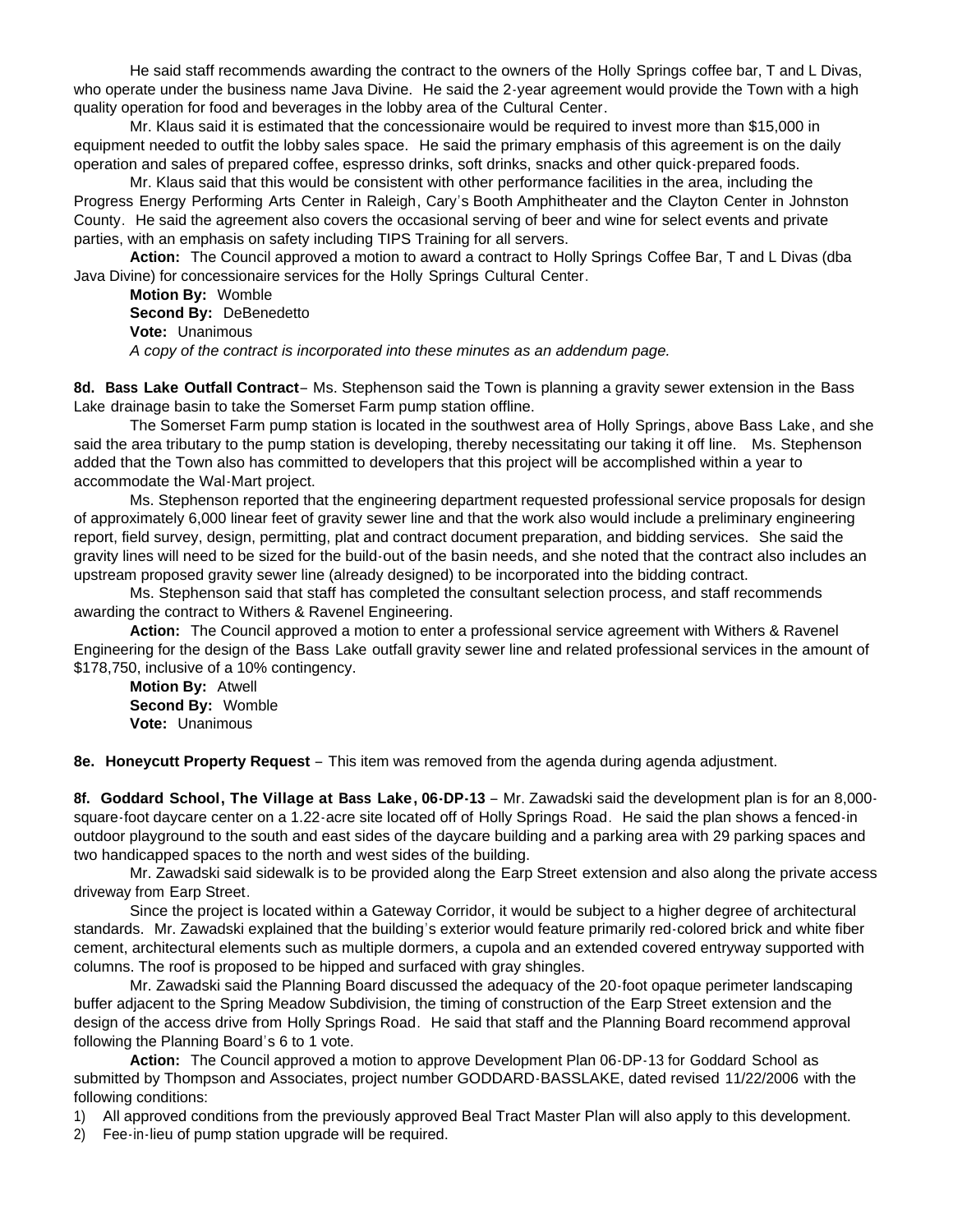- 3) The construction of the Earp Street extension and all improvements shown on this plan shall be completed with the construction of this development.
- The following items are to be included with 1st construction drawing submittal (later in the approval process):
	- a) Verify size and adequacy of proposed sanitary sewer lines to serve upstream properties (Yates & Ransdell).
	- b) Provide a sealed sewer report to verify size and adequacy of all downstream sewer lines and pump stations to serve this site.
	- c) Per Beal Tract Master Plan condition of approval, provide an update to the Gable Ridge Flood Study to reflect this project including Earp Street extension. This study will need to demonstrate that development of this site will not raise the established flood levels. Retention or detention may be required to accomplish this.
	- d) Verify that Earp Street roadway drainage will handle offsite upstream drainage.
- 5) Prior to construction drawing approval, the following items will need to be addressed:
	- a) Off-site right-of-way and necessary temporary construction easements for the construction of Earp Street will need to be obtained and dedicated.

 **Motion By:** Atwell **Second By:** Womble **Vote:** Unanimous

**8g. Holly Springs Village Center Amendment, 02-MAS-11-A01** – Mr. Zawadski reported that the Town had received a request for an amendment to the Holly Springs Village Center Master subdivision plan, which originally was approved Feb. 18, 2003.

 He said the original plans included eight lots and .61 acres of developed open space. The proposed amendment includes nine lots and a slightly different lot layout. Also, the area set aside for the required developed open space has been removed and Note #9 has been added that states: "An open activity space is required for this project. Location and type is yet to be determined." He said the new plans include an addition of approximately two acres of passive open space.

 Mr. Zawadski said the Planning Board discussed the access to the out-parcel that is located on the perimeter of the site and the open space requirement and the corresponding condition of approval. He said staff and the Planning Board recommend approval of the plan amendment with conditions following the Planning Board's vote of 7 to 0.

 **Action:** The Council approved a motion to approve Master Plan Amendment 02-MAS-11-A01 for Holly Springs Village Center as submitted by Stephens Property Group, project number 011919010, dated revised November 18, 2006 with the following conditions:

- 1. All previous conditions of approval for this plan still apply.
- 2. This project will be responsible for any signalization changes required at the intersection of NC55 bypass and Ralph Stephens Road and Avent Ferry Road.
- 3. A fee-in-lieu of pump station upgrade and outfall construction will be due for the entire site.
- 4. Prior to final plat or the first building permit, whichever occurs first, the following must be completed:
	- a. The location of the open space required per UDO § 3.08, B., 7 must be confirmed and shown on revised plans submitted to and approved by the department of planning and zoning.
		- b. The entire project area is to be annexed into the corporate limits of Holly Springs.
- 5. Within 10 days of Town Council approval revised plans will need to be submitted with the following revisions:
	- a. Show the typical roadway cross-section for both Ralph Stephens Road and Avent Ferry Road.
	- b. Provide 6" x 10" blank space in upper right corner of the cover page for office use
	- c. All amendments are to be clouded and noted with a delta per the development procedures manual. Only the amendments clearly specified in the staff report or on the cover sheet shall be noted. Amendments not clouded and noted are not being approved with this amendment and will be required to refer to the original approved plans.

 **Motion By:** Atwell **Second By:** Womble **Vote:** Unanimous

**8h. Morgan Park Amendment, 06-MAS-02-A01** – Mr. Zawadski reported that the Town has received a request for an amendment to the master subdivision plan for Morgan Park, which originally were approved on May 5, 2006. The original plans included a mixture of 123 single-family lots, open space, and land set aside for commercial development, townhouses, and a recreation site.

 The proposed amendment includes a slightly different lot and street layout, a new location for the recreation site, and single-family lots in part of the area originally set aside for townhomes. The total number of single-family lots remains at a total of 123. The new plans also include the addition of approximately four acres of open space.

 Along with the plan amendment, Mr. Zawadski reported, the developer is requesting two exceptions to the Town's Engineering Design and Construction Standards.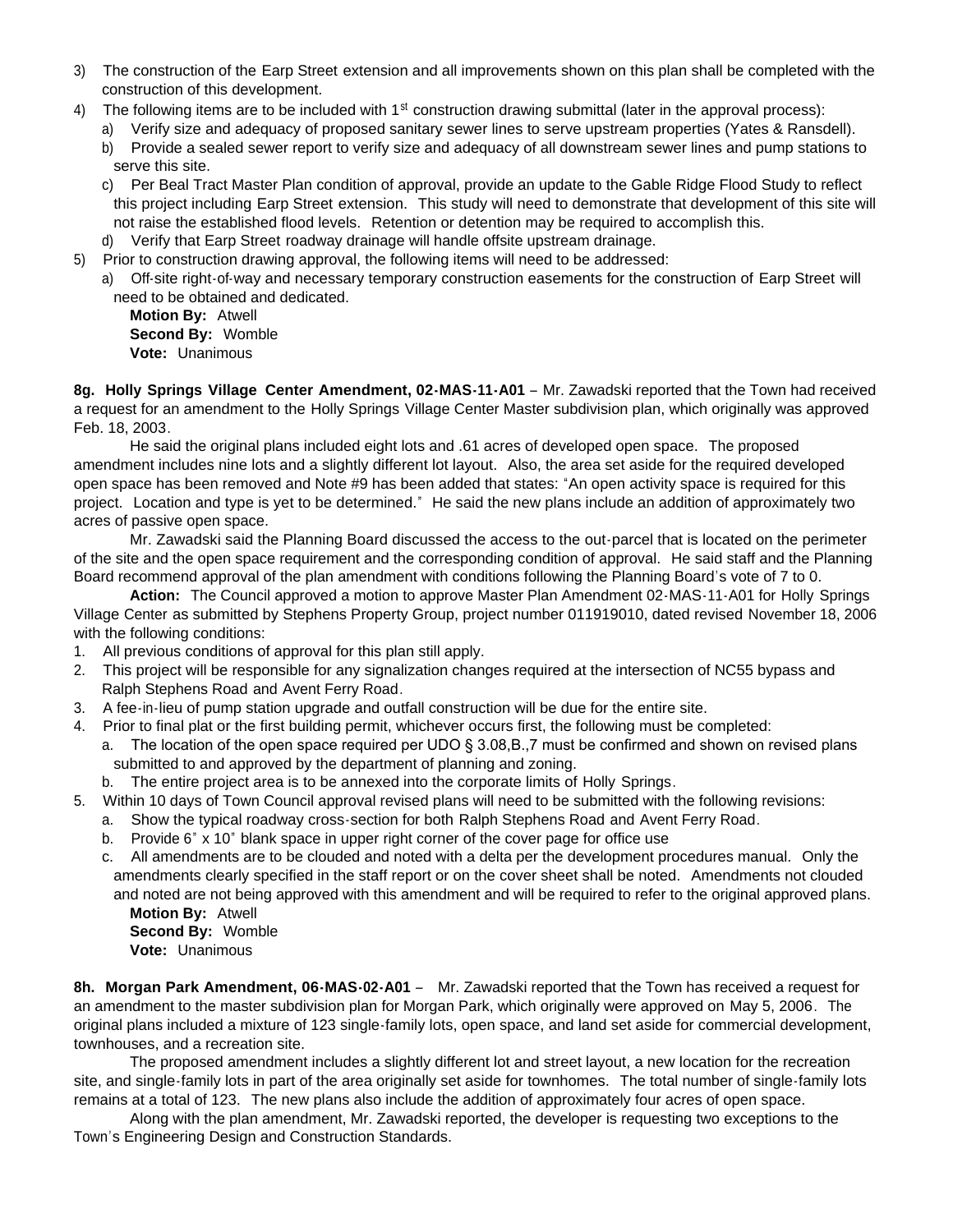The first is for two portions of private streets to not include sidewalk as required. In section 3.02 of the Engineering Design and Construction Standards, it states that all public and private streets are to be designed and fully constructed to the town's standards. These requirements include sidewalk for streets. The developer has provided sidewalks on private streets as required, with the exception of street D and F. Staff is comfortable with this request due to sidewalk's being provided to all lots on these two streets from either the sidewalks along the open space or sidewalks on the public streets that also serve these lots, engineering staff reports state.

 Mr. Zawadski added that it became clear to staff with the plan submitted after the Planning Board's review that a second exception also is being requested. The second exception is for a delay to the road widening requirements for Avent Ferry Road along the entire property frontage until the time that the two commercial lots along Avent Ferry Road develop.

 As required by the PUD, the previously approved preliminary plan for Morgan Park, and the Town's requirements stated in UDO section 7.07B, road widening is required for the entire frontage of a project at the time of development.

 Staff would recommend keeping with the requirements as stated in the UDO and have road improvements completed at the time that the first portion of this plan is constructed in order to support the increased traffic from the lots added.

 Tom Spaulding, 972 Trinity Road, of Spaulding and Norris, representing applicant – Mr. Spaulding addressed the Council, explaining that the developer does not own the commercial tracts that are at the road frontage and would have to obtain right of way from that owner in order to widen Avent Ferry Road at this time. He noted that the developer plans to construct turn lanes on Avent Ferry Road, but is proposing that the Town agree to his delay in road widening until the commercial portion of Morgan's Park develops and when right of way would be easier to obtain.

 Councilman Atwell said that although he appreciates the position that the developer is in, he is not in favor of delaying the road widening because the project will be adding 100 new homes, which will generate more new traffic than the commercial segment. He added that it also is unknown when the commercial tracts would develop.

Councilman Atwell also noted that in a survey of residents, one of the constant red flags is road infrastructure.

 Tom McKay, the developer – Mr. McKay addressed the Council, saying he agrees that Avent Ferry Road needs to be widened, but he said he felt that the condition of the PUD approval was that road widening be completed with completion of the entire PUD, not just for the residential section that he is completing first. He added that he felt the commercial section would be a higher traffic generator throughout the day than the residential section, which would have periods of traffic in the mornings and the evenings but otherwise would be quiet. Mr. McKay added that his being required to widen Avent Ferry Road at this time would make Morgan Park an infeasible project for him to do.

 Mr. Spaulding pointed out that road widening in front of the Williams tracts (the commercial parcels) would not improve traffic on Avent Ferry Road until all of Avent Ferry Road is widened before and after the access to Morgan Park. He noted that the strip of widening would do little to improve current conditions on Avent Ferry Road and may, in a way, be more dangerous for motorists.

**Action #1:** The Council approved a motion to approve an exception to Engineering Design and Construction Standards Section 3.02 in association with Preliminary Plan Amendment 06-MAS-02-A01 for Morgan Park, to allow the private streets to be constructed without sidewalk as submitted by Spaulding and Norris, project number 604-05, dated revised November 28, 2006.

**Motion By:** Atwell **Second By:** Womble **Vote:** Unanimous

 **Action #2:** Councilman Atwell motioned that the Council deny an exception to Town regulations that would allow the road widening for Avent Ferry Road to be delayed. The motion died for lack of a second.

**Action #2:** The Council approved a motion to approve an exception to Engineering Design and Construction Standards Section 3.02 and UDO Section 7.07B-14 in association with Preliminary Plan Amendment #06-MAS-02-A01 for Morgan Park, to allow the road widening for Avent Ferry Road to be delayed until the time of construction of the commercial lots on Avent Ferry Road as submitted by Spaulding and Norris, project number 604-05, dated revised November 28, 2006.

**Motion By:** Womble

**Second By:** DeBenedetto

 **Vote:** The motion carried following a 3 to 1 vote. Councilmen DeBenedetto, Womble and Dickson voted for. Councilman Atwell voted against.

 **Action #3:** The Council approved a motion to approve Preliminary Plan Amendment 06-MAS-02-A01 for Morgan Park as submitted by Spaulding and Norris, project number 604-05, dated revised November 28, 2006 with the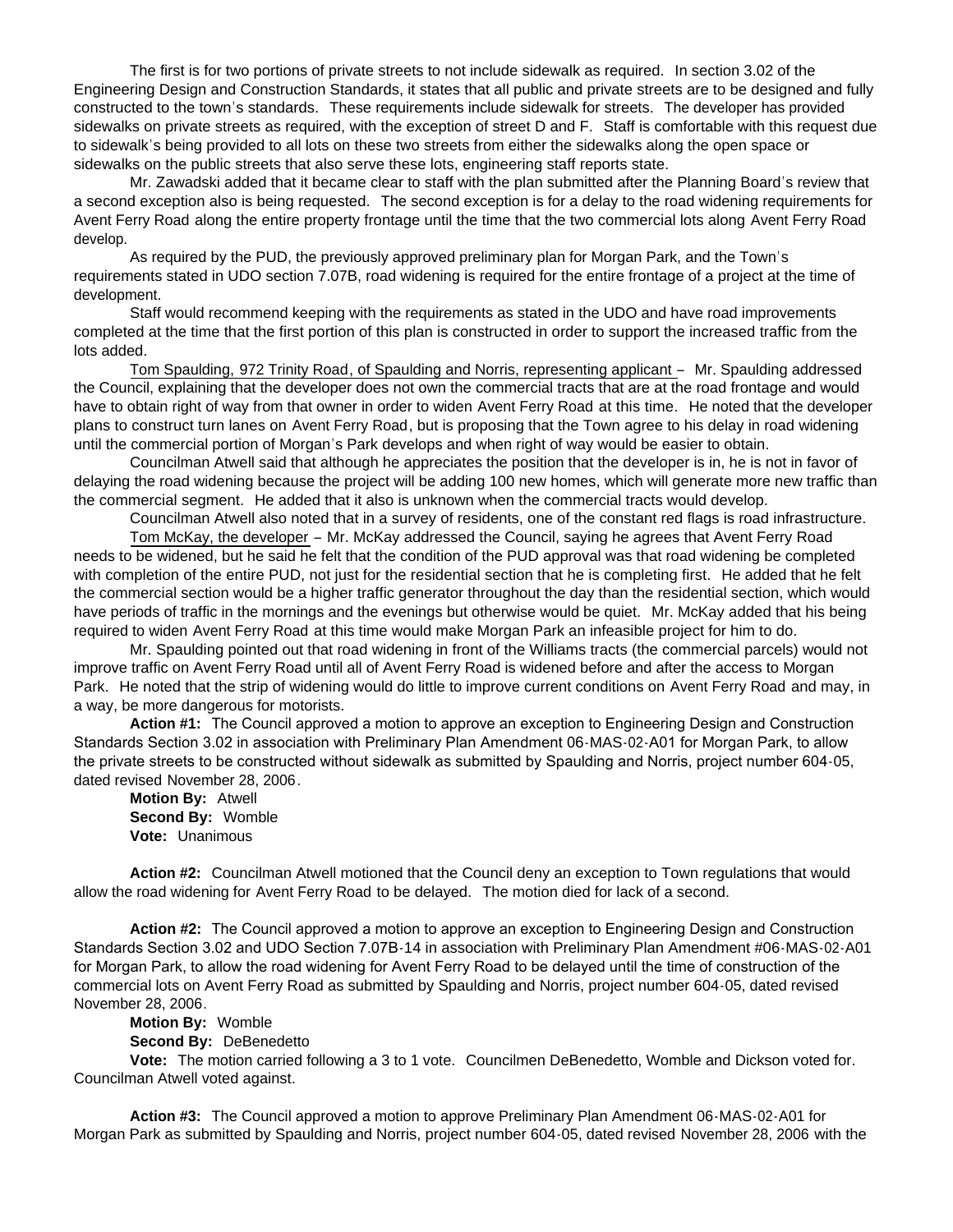following conditions:

- 1. All previous conditions of approval for this plan will also apply.
- 2. The following items are to be included with 1st construction drawing submittal (later in the approval process):
	- a. A portion of the downstream sewer line will need to be relayed to handle additional capacity. If this is not completed prior to the 1st construction drawing submittal of this project, show on the construction drawings for this project that this will be completed with the construction of this site.
	- b. Provide a comprehensive drainage area map showing sub-basin area as well as tributary area.
	- c. Show 100 year water surface area of the pond on lot 107.
	- d. A TIA shall be submitted for review and approval.
	- e. Label access easement for lots 41-44.
- 3. Private streets will need to be designed to public street standards including sidewalks unless an exception is granted by Town Council. *(Note: Condition #3 can be removed if Motion #1 is approved)*
- 4. Sidewalks connection for the Townhouse Areas will need to be provided with the Development Plans for those areas.
- 5. Within 10 days of Town Council action of this plan, revised plans will need to be submitted to address the following items:
	- a. Graphically show the roadway improvements for Avent Ferry Road along the entire property frontage in accordance with the Town of Holly Springs Thoroughfare Plan (half of a 74' back-to-back on 100' right-ofway). *(Note: that this item can be removed if Motion #2 is approved by the Town Council.)*
	- b. *Provide a 50' landscape yard along lots 92 and 93 in accordance with the approved Morgan Park PUD.*
- 6. Prior to Town Council approval, revised plans will need to be submitted to include the following clarifications (Revised plans shall be submitted to the Planning Department no later than Wednesday, November 29th at 9:00 a.m.- revised plans were submitted but not yet reviewed by Parks & Recreation at time of report preparation):
	- a. Parks and Recreation comments regarding the designation and labeling of public/private greenway trails.
	- b. Specifications and cross section diagrams for the construction of the public greenways.
	- **Motion By:** Womble

## **Second By:** DeBenedetto

 **Vote:** The motion carried following a 3 to 1 vote. Councilmen DeBenedetto, Womble and Dickson voted for. Councilman Atwell voted against.

**9. Public Comment:** At this time, an opportunity was provided for members of the audience who had registered to speak to address the Council on any variety of topics not listed on the night's agenda.

Joseph Taura, 800 Crossway Lane – Mr. Taura, representing residents of Sunset Ridge North on Crossway Lane, addressed the Council asking for relief of speeding problems on Crossway Lane. He said that before Thanksgiving, residents submitted an application to the Town for a speeding study. He said he wanted to place a formal request before the Town Council that he be placed on the record of asking for assistance; that expedited measures be taken by the Town; and that the police and engineering departments be directed to report at each council meeting until the speeding issue on Crossway Lane is resolved.

Greg Caleri, Crossway Lane – Mr. Caleri echoed Mr. Taura's concerns. He explained that Crossway Lane represents a unique situation with its steep hill, which creates a speeding hazard.

 Otis Byrd, 705 S. Main St. – Rev. Byrd asked if sidewalks could be installed along South Main Street since he has noticed many pedestrians having trouble avoiding traffic in that area. He also asked if the Christmas parade route could be extended further down Main Street instead of turning at Town Hall.

**10. Other Business:** Councilman DeBenedetto addressed the Council asking if the Town should renew its efforts to be granted host fees from Wake County for the South Wake Landfill. He said that with the reelection of Tony Gurley as chairman and new members of the Board of Commissioners, another attempt by the Town might prove fruitful.

 Councilman Atwell said the response to the Town's initial request stated that the Wake County Board of Commissioners believed that whether the Town receives host fees is a decision that should be made by the participating partners in the contract. He pointed out that the Wake County Board approved the landfill and approved the contract with major last-minute changes that will result in \$9 million in extra costs without consulting the partners, so the Board should decide on tipping fees or compensation to Holly Springs for the burdens the town is going to incur.

 Councilman Womble said he favors the installation of more stops signs in Holly Springs to control traffic speeds. He also asked about the removal of abandoned mobile homes located on Turner Street.

- **12. Manager 's Report:** None.
- **13. Closed Session:** None.